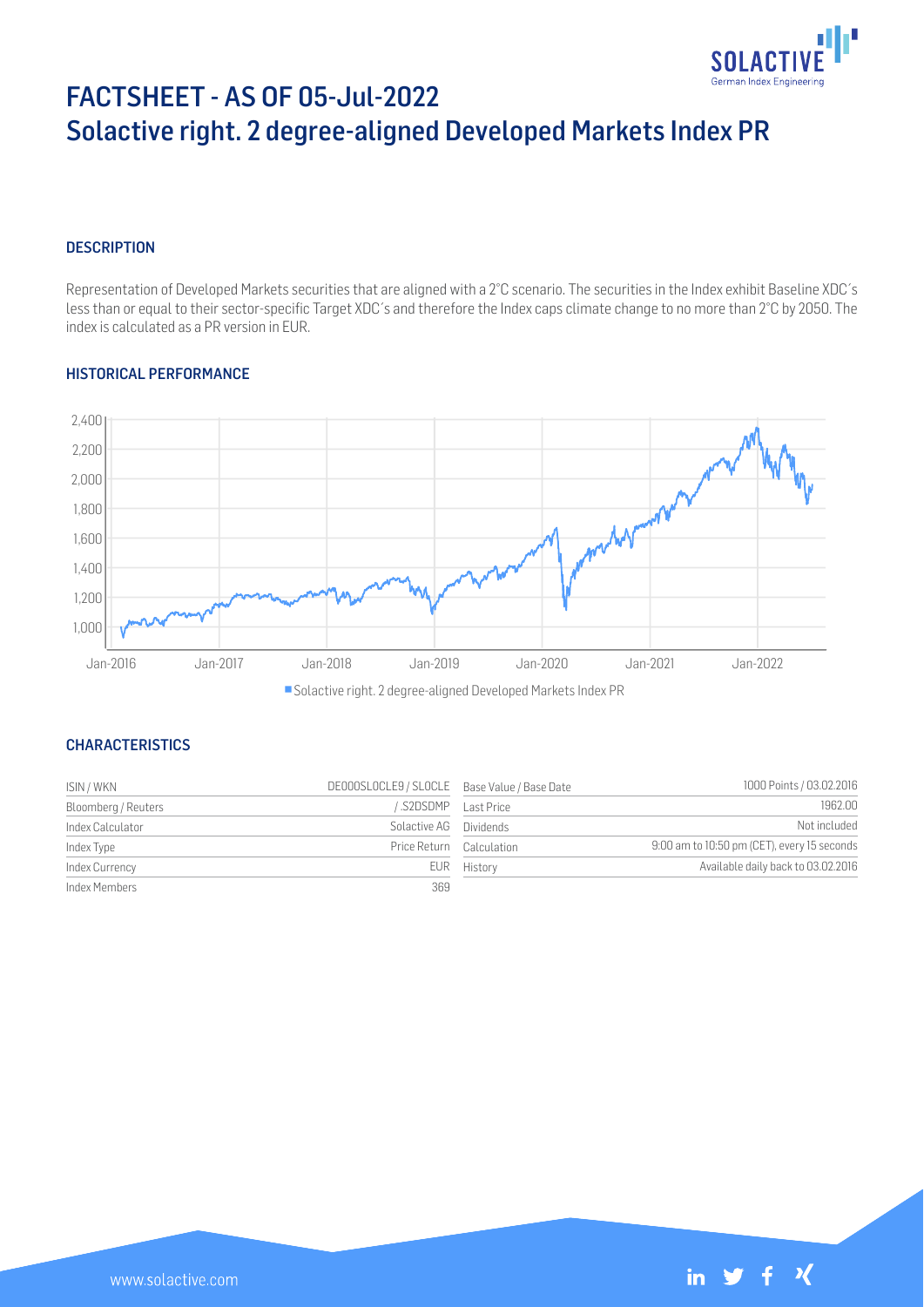

## **STATISTICS**

| <b>EUR</b>         | 30D      | 90D        | 180D       | 360D                  | <b>YTD</b> | Since Inception       |
|--------------------|----------|------------|------------|-----------------------|------------|-----------------------|
| Performance        | $-1.81%$ | $-10.36\%$ | $-13.04\%$ | $-3.40\%$             | $-15.38\%$ | 96.20%                |
| Performance (p.a.) |          |            |            |                       |            | 11.07%                |
| Volatility (p.a.)  | 25.80%   | 25.85%     | 24.10%     | 19.68%                | 23.98%     | 17.96%                |
| High               | 2022.04  | 2198.24    | 2256.20    | 2346.33               | 2340.95    | 2346.33               |
| Low                | 1827.72  | 1827.72    | 1827.72    | 1827.72               | 1827.72    | 926.75                |
| Sharpe Ratio*      | $-0.75$  | $-1.36$    | $-1.00$    | $-0.15$               | $-1.14$    | 0.65                  |
| Max. Drawdown      | $-9.61%$ | $-16.86%$  | $-18.99%$  | $-22.10%$             | $-21.92%$  | $-33.38%$             |
| VaR 95 \ 99        |          |            |            | $-34.5\%$ \ $-55.6\%$ |            | $-27.1\%$ \ $-54.7\%$ |
| CVaR 95 \ 99       |          |            |            | $-48.2\%$ \ $-62.0\%$ |            | $-45.3\%$ \ $-79.4\%$ |

\* Up to 31 December 2021, ex-post Sharpe ratios use as input for the risk free rate term the London Inter-Bank Offered rates in the respective currencies of the index and at a term equal to the observation period. From 3 J 2022 onwards, Sharpe ratios will be / are calculated using as reference risk free rate input the overnight replacement rate for these currencies, namely SONIA (for GBP), SOFR (for USD) and EURIBOR Overnight (for EUR).

## COMPOSITION BY CURRENCIES



## COMPOSITION BY COUNTRIES



# TOP COMPONENTS AS OF 05-Jul-2022

| Company                      | Ticker                | Country | Currency   | Index Weight (%) |
|------------------------------|-----------------------|---------|------------|------------------|
| APPI F INC                   | <b>AAPL UW Equity</b> | US      | <b>USD</b> | 15.81%           |
| MICROSOFT CORP               | <b>MSFT UW Equity</b> | US      | <b>USD</b> | 13.30%           |
| UNITEDHEALTH GROUP INC       | UNH UN Equity         | US      | <b>USD</b> | 3.24%            |
| NVIDIA CORP                  | <b>NVDA UW Equity</b> | US      | <b>USD</b> | 2.88%            |
| META PI ATEORMS INC          | <b>META UW Equity</b> | US      | <b>USD</b> | 2.64%            |
| VISA INC-CLASS A SHARES      | V UN Equity           | US      | <b>USD</b> | 2.26%            |
| MASTERCARD INC-CLASS A       | MA UN Equity          | US      | <b>USD</b> | 1.88%            |
| ABBVIE INC                   | <b>ABBV UN Equity</b> | US      | <b>USD</b> | 1.86%            |
| ROCHE HOLDING AG             | ROG SE Equity         | CH      | CHF        | 1.58%            |
| THERMO FISHER SCIENTIFIC INC | <b>TMO UN Equity</b>  | US      | <b>USD</b> | 1.46%            |